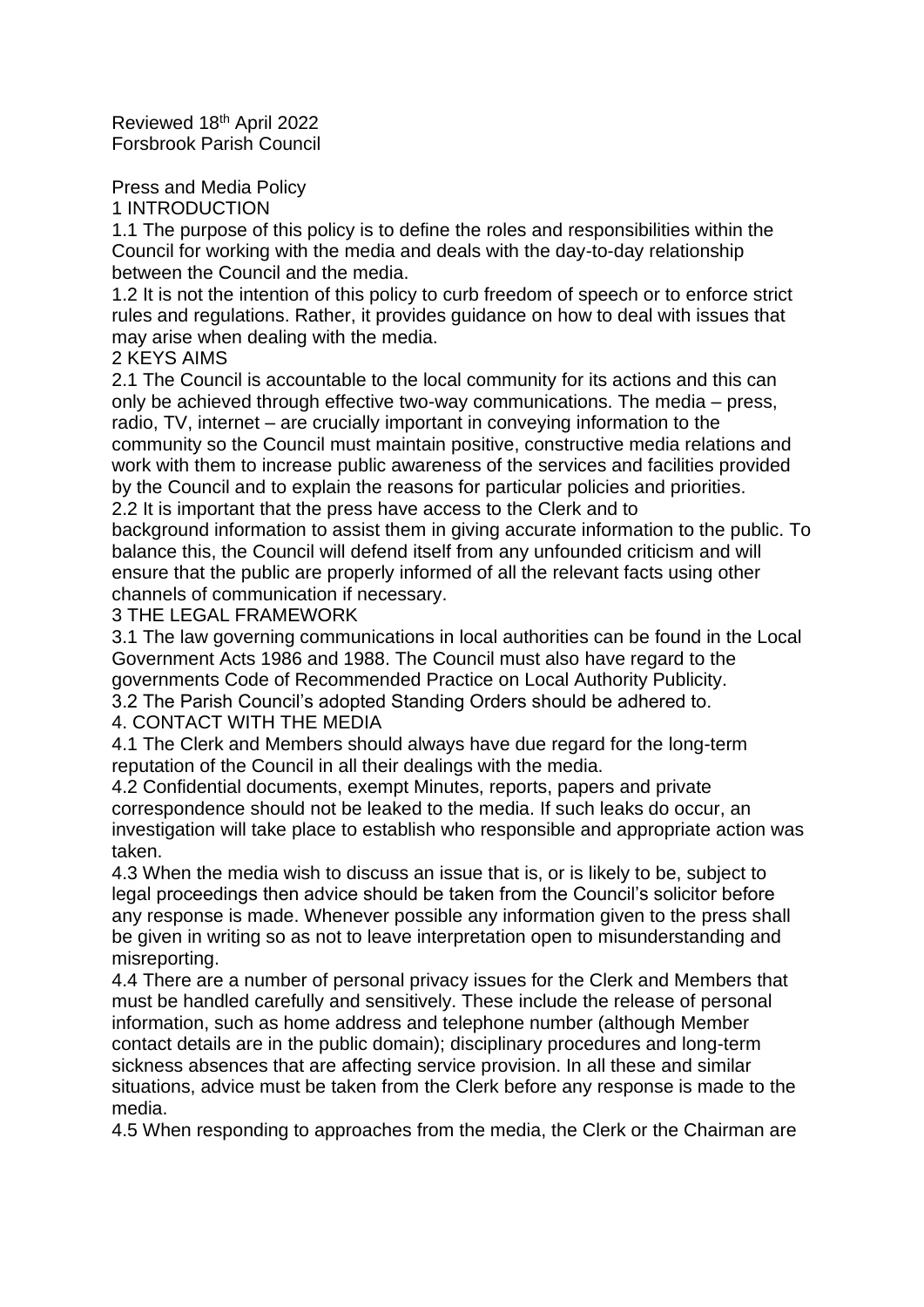authorised to make contact with the media. Any Councillor wishing to speak to the media should do so through the Clerk. The Clerk will issue any press releases to the media, no individual Councillor will speak to the media.

4.6 Statements made by the Chairman and the Clerk should reflect the Council's opinion.

4.7 Other Councillors can issue statements to the press through the Clerk. The Parish Council is non political and any statements made should not be political or mention a political party.

4.8 There are occasions when it is appropriate for the Council to submit a letter, for example to explain important policies or to correct factual errors in letters submitted by other correspondents. Such letters should be kept brief and balanced in tone and correspondence should not be drawn out over several weeks. All correspondence must come from the Clerk.

5 ATTENDANCES OF MEDIA AT COUNCIL MEETINGS

5.1 The Local Government Act 1972 requires that agendas, reports and minutes are sent to the media on request.

5.2 The media are encouraged to attend Council meetings and seating and workspace will be made available.

5.3 Any filming or taping of Council proceedings by the media must be with prior notice to the Clerk and Chairman of the meeting (see Standing Orders).

## 6 PRESS RELEASES

6.1 The purpose of a press release is to make the media aware of a potential story, to provide important public information or to explain the Council's position on a particular issue. It is the responsibility of the Clerk and Members to look for opportunities where the issuing of a press release may be beneficial.

6.2. The Clerk or any Member may draft a press release, however they must all be issued by the Clerk in order to ensure that the principles outlined in section three (Legal Framework) are adhered to, that there is consistency of style across the Council and that the use of the press release can be monitored.

## 7 FACEBOOK

Aims

7.1This policy relates to the creation and management of a Facebook Page by the Parish Council.

7.2The aim of this policy is to set down rules and regulations to ensure proper use of the page.

7.3The aim is to use the Facebook page to interact in a stronger way with the Parish's people, advertising events and other projects of the Parish Council. **Management** 

7.4The page will be created and managed solely by the Parish Council Clerk. No Councillors will have access to the page for administration purposes

7.5The page would be set up using the Parish Clerk's email address.

7.6Only information regarding the Parish Council should be entered as part of the Biography.

7.7The account should only link to pages of a local government organisation or organisations/causes relating to the Parish.

7.8No religious or political views should be expressed under the biography. 7.9 Friends will not be allowed to post new topics to the wall – This will prevent others placing topics on games etc. to the Parish Council's account for all to see. However, friends would be able to comment on wall topics created by the Parish Council.